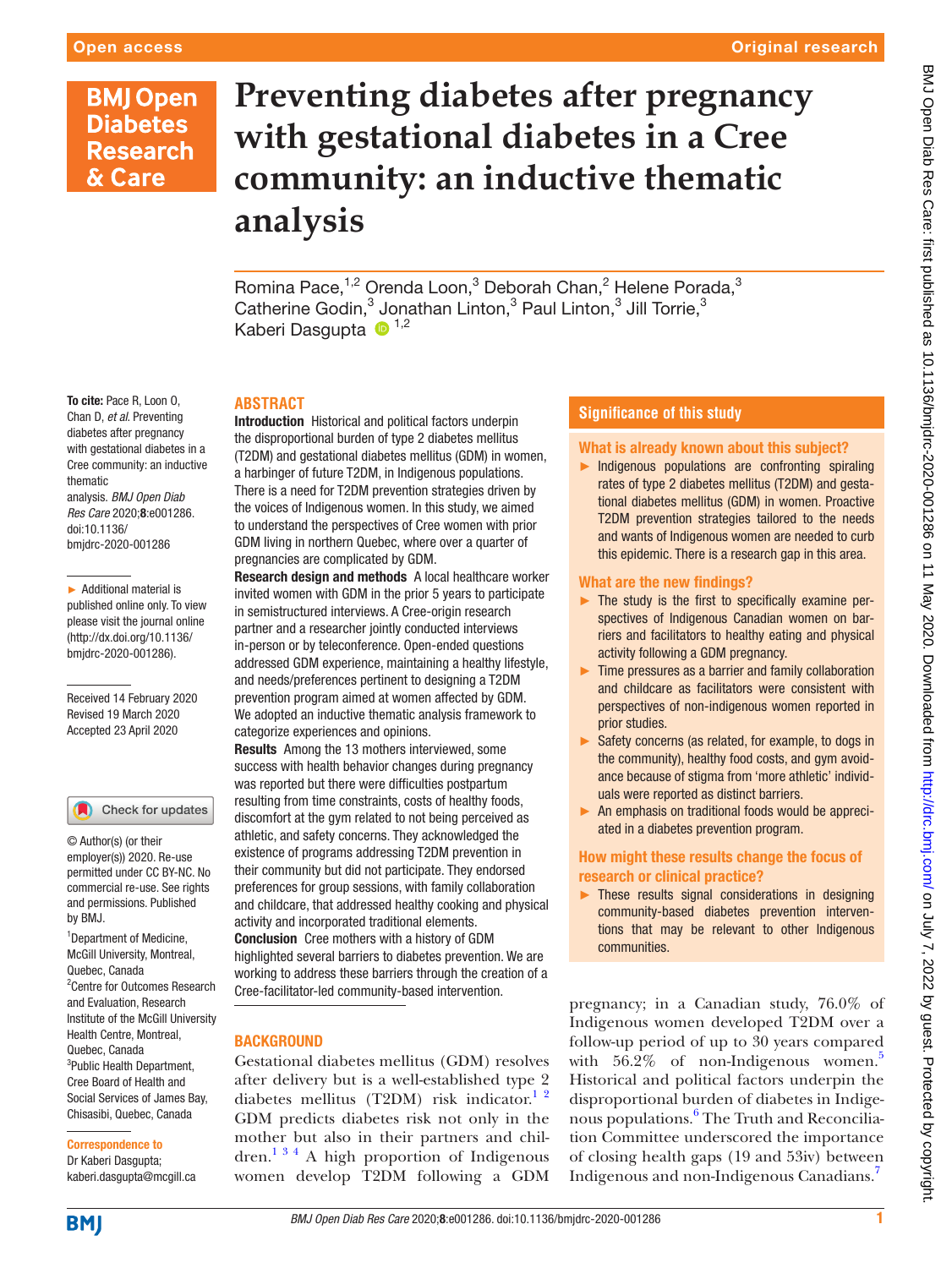### Epidemiology/Health Services Research

In the Cree communities of Eeyou Istchee (EI) in Quebec, a quarter of pregnant women develop GDM.<sup>[8](#page-5-4)</sup> Historically, when the Cree were engaged in the mercantile fur trade, as producers of fur and wage employees at the posts, their diet was hunted, fished, and gathered from the land, and, up to the 1970s, access to market foods was limited.<sup>[9](#page-5-5)</sup> From the 1960s and 1970s, the public sector economy began to define the post settlements into the year-round communities we know today. Now, sugarsweetened beverages, snack foods, fast foods, and baked goods represent as much as 40%–50% of the energy intake of community members' diets.<sup>9</sup> Food prices average 30% more than in other parts of Quebec.<sup>[10](#page-5-6)</sup> Recent initiatives have aimed at supporting the component of the Cree economy grounded in bush food harvesting, processing, and consumption. Additionally, healthcare delivery in the region is complicated by the high turnover of healthcare professionals[.11](#page-5-7) Further, most Cree mothers are unable to deliver locally and need to travel outside their community to centers up that can be greater than 8hours away by road.

There is an urgent need to develop and implement effective and acceptable programs with Indigenous peoples to prevent T2DM. A GDM pregnancy offers a 'window of opportunity' to provide effective T2DM prevention by promoting healthy eating and increased physical activity; an individualized eating and physical activity behavioral change program led to a greater than 50% reduction in T2DM incidence among women with pre-diabetes, including those with a GDM history in a general population-based American study.<sup>[12](#page-5-8)</sup> There are limited studies among Indigenous women with GDM and very few to date have been shown to be effective.<sup>13–15</sup> The Society of Obstetricians and Gynecologists of Canada<sup>16</sup> and Diabetes Canada<sup>[17](#page-5-11)</sup> call for collaboration with Indigenous communities to innovate culturally safe community-led health promotion projects. We conducted interviews to understand what type of T2DM prevention program would be welcomed by young mothers in EI and their families following a GDM pregnancy.

# **METHODS**

# **Setting**

This descriptive qualitative study<sup>18</sup> was conducted in an EI community in Quebec. Recruitment occurred in collaboration with the *Awash Miyupimaatisiiun* clinic that follows women during and after pregnancy in the community.

### Participants and sampling strategy

Using purposive sampling, mothers with GDM in the previous 5 years (2013–2019) were identified by an *Awash Miyupimaatisiiun* clinic team member. Eligible mothers were then invited by clinic staff to be contacted by the research team (April 2018 to June 2019). The research team's Cree partner confirmed no current diagnosis of T2DM by phone and scheduled an interview. Mothers were also invited to bring their partners to the interviews.

Written and verbal informed consent was obtained from all participants.

### Data collection

Using a semistructured guide [\(online supplementary](https://dx.doi.org/10.1136/bmjdrc-2020-001286) [file 1](https://dx.doi.org/10.1136/bmjdrc-2020-001286)), 30–60min interviews were conducted jointly by (1) a university researcher (RP or KD or DC) in-person or by phone and (2) a local research partner (JL or OL) in-person at the Cree Board of Health and Social Services James Bay (CBHSSJB) public health offices in the community. Interviews were conducted in English and/or Cree. Cree questions and responses were translated into English during the interview by the local Cree research partner. Participant information was deidentified and digital audio recordings were transcribed verbatim.

Participants were asked to share (1) their GDM experience, (2) perspectives on maintaining a healthy lifestyle, and (3) needs and preferences in a T2DM prevention program. We also explored their opinions on intervention elements tested in a Montreal-based program called MoMMii (eg, cooking sessions, physical activity programs, on-site childcare, participation of partners/ family members). $1920$ 

### Data analysis

Transcripts were analysed through an inductive thematic analysis framework.<sup>21</sup> Transcripts were manually coded independently by two assessors (RP and KD) to determine emerging themes and subthemes; each assessor compared text segments across the transcripts, seeking similar or repeated ideas expressed by participants, and coded them accordingly. Following their independent assessments, the assessors met to compare, contrast, and refine existing codes until they reached consensus on main themes and the grouping of subthemes within the main themes.

# **RESULTS**

# **Participants**

Thirteen women were interviewed, two with male partners. Six women were pregnant at the time of interview. The mean age of the mothers was 30.5 years (SD: 7.5). They averaged three pregnancies each, and six had had more than one GDM pregnancy. The majority (10/13) required insulin for GDM management with the remainder treated with diet and physical activity counselling alone. Most (11/13) reported a family history of T2DM.

### Main themes

The six main themes [\(table](#page-2-0) 1) expressed by the women regarding their experience of GDM were (1) worry, anxiety, and guilt, (2) understanding of GDM and its implications, (3) sources of support, (4) awareness of necessary health behavioral changes, (5) challenges to optimizing health behaviors, and (6) needs and preferences for a T2DM prevention program.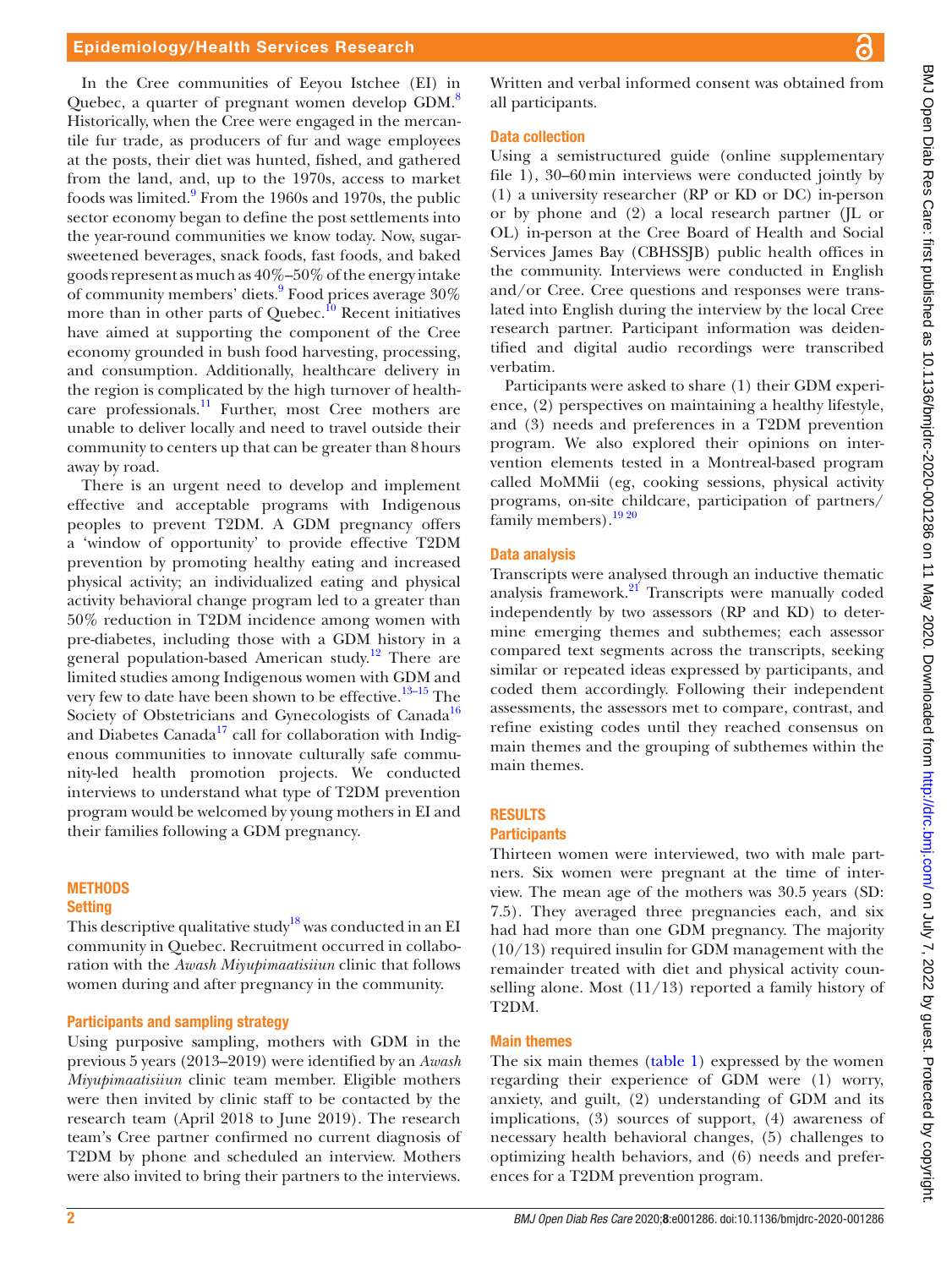| <b>Main theme</b>                                               | Subtheme                                                                                                                                                                             | Sample quotes                                                                                                                                                                                                                                                                                                                                                                                                                                                                                                                                                                                                                                                                                                                                                                                                                                                                                                                                                                                                                                                                                                                                                                                                                  |
|-----------------------------------------------------------------|--------------------------------------------------------------------------------------------------------------------------------------------------------------------------------------|--------------------------------------------------------------------------------------------------------------------------------------------------------------------------------------------------------------------------------------------------------------------------------------------------------------------------------------------------------------------------------------------------------------------------------------------------------------------------------------------------------------------------------------------------------------------------------------------------------------------------------------------------------------------------------------------------------------------------------------------------------------------------------------------------------------------------------------------------------------------------------------------------------------------------------------------------------------------------------------------------------------------------------------------------------------------------------------------------------------------------------------------------------------------------------------------------------------------------------|
| 1. Worry, anxiety, and<br>guilt                                 | 1.1 Insulin injections<br>1.2 Complications with baby<br>1.3 Recurrent GDM and<br>diabetes<br>1.4 Guilt<br>1.5 Anticipation of GDM<br>diagnosis<br>1.6 Disbelief of GDM<br>diagnosis | If we il kind of getting scared because, like, poking yourself every day, and my mum-it's really<br>known in my family too, to have diabetes. So my mum kind of scared me a little bit too,<br>telling me that if you don't take care of yourself or you don't even try, it's just going to stick<br>with you."<br>► "I cried. I didn't—like, I was worried, like, everything I eat, what's going to happen to my<br>baby"<br>lacktriangleright in the worrient of the worrient that is a period that we short for surface that is approximate that that is approximate that is approximate that<br>I might just have it again, even without being pregnant."<br>If the fit a lot of guilt. You know, like, you know, it was my fault, and then I just, like, was very,<br>very meticulous about what I was eating and — and that kind of brought me into a depression<br>as well."<br>If you know, like, I-I'm healthy. The instance I found out because I thought, you know, like, I-I'm healthy.<br>You know, I'm-I'm active. I eat healthy. You know, like, I don't-I don't get it. How do I<br>have GDM when I see all these other pregnant women, and they don't have it, but I do? You<br>know, like, what's going on?" |
| 2. Understanding<br>of GDM and its<br>implications              | 2.1 Awareness of future<br>diabetes risk<br>2.2 Knowledge of GDM<br>2.3 Need for ongoing<br>education on diabetes<br>prevention                                                      | ▶ "Yeah, it goes away shortly after birth, but then you have a higher risk of - so it's better to<br>keep the good habits that you had."<br>• "It was a lot to take in, but I got through it as they were telling me it was going to be okay.<br>They were really good."<br>If the was more like, "Oh, your blood sugar's a little high. You have to watch. Here's a<br>glucometer."                                                                                                                                                                                                                                                                                                                                                                                                                                                                                                                                                                                                                                                                                                                                                                                                                                           |
| 3. Sources of support                                           | 3.1 Clinic staff<br>3.2 Partner<br>3.3 Family<br>3.4 Peers with GDM                                                                                                                  | If $\blacktriangleright$ "I met with the nutritionist, and I had my nurse's cell phone number. So, like, when I had<br>weird numbers or something, I was able to call and ask them."<br>• "He (partner) really helped me a lot. Like, we would go for walks and tell me it's okay, just<br>how do you say it - watch what you're eating."<br>• "If I had any questions, I'd go to my family, or if they couldn't answer, I would just go to the<br>clinic and they would have the answers for me."<br>If think for women with GDM, I think a support group. Because everybody has different ways<br>of dealing with things, and sometimes people don't know what questions to ask. And then<br>when they hear somebody else ask the question, they're, like, oh, okay, yeah."                                                                                                                                                                                                                                                                                                                                                                                                                                                  |
| 4. Awareness of<br>necessary health<br>behavioral changes       | 4.1 Diet changes<br>4.2 Regular physical activity                                                                                                                                    | Picking better protein choices, because we live in an area where we can have choices, and<br>that's great. So, like, goose, bear meat, anything, anything traditional, I try and stick to that."<br>► "Like having vegetables daily. Like, half of the plate is supposed to be full of vegetables and<br>a quarter of it should be, like, meat or chicken and a quarter of carbs, because we need still<br>carbs. So yeah, that's eating fruits and vegetables, snacks and—healthy snacks."<br>► "Being more active, walking more to work () Doing more than I'm doing now. It doesn't<br>mean I have to run a marathon or do a fitness challenge. It just means doing more."                                                                                                                                                                                                                                                                                                                                                                                                                                                                                                                                                  |
| 5. Health behavioral<br>change challenging                      | 5.1 Time constraints<br>5.2 Lack of childcare<br>5.3 Safety concerns<br>5.4 Cost<br>5.5 Worry of being judged                                                                        | ► "When you work nine to five and you have two kids, you're just, like, totally drained out."<br>If the ar a lot of parents say—like, let's say if I asked them, let's go for a walk and they would<br>say, oh, I don't have a babysitter."<br>• "A lot of people(just don't)walk on the highway, and then when you walk on the skidoo trail,<br>there's skidoos going."<br>E "Like, healthy food, it could be more expensive."<br>At the gym to have a bigger gym workout and not to pay. Because I know other<br>communities () don't pay the gym fee. But here we pay, like, \$300 or something."<br>• "I've went in there (local gym) once. But there's too many people there. They're all, like,<br>strong, built people and then here you come and you're, like, this chunky short person. I'm<br>just, like, no, I can't."                                                                                                                                                                                                                                                                                                                                                                                              |
| 6. Needs and<br>preferences for a<br>T2DM prevention<br>program | 6.1 Partner involvement<br>6.2 Childcare<br>6.3 Group activities<br>6.4 Scheduled activities<br>6.5 Education on increasing<br>healthy behaviors<br>6.6 Traditional elements         | • "We have to do things together in order to have a healthy life and a healthy baby."<br>"(Onsite childcare) would be really helpful because Mom and Dad would be able to focus,<br>▶<br>and a lot of times around here, it's just really hard to find a sitter."<br>► "Well, to do it alone, it would be nice. But I think that being with other people, you get to<br>learn other people's—like, how they do it and it might help you do it at home better or if you<br>help them out. Like, everyone gets to talk."<br>► "A lot of activities, like constantly, like, every day having to go walk or something."<br>If yould love to learn, like, exercises too, exercises I can do at home or while I'm with my<br>kids. It would be something fun to do with our kids."<br>► "Traditional food too because a lot of-like, there's healthy ways to cook traditional food and                                                                                                                                                                                                                                                                                                                                               |

there's unhealthy ways to cook traditional food."

<span id="page-2-0"></span>Table 1 Summary of main themes and associated subthemes among sample if Eeyou Iscthee mothers with a recent gestation diabetes mellitus (GDM) pregnancy

GDM, gestational diabetes mellitus; T2DM, type 2 diabetes mellitus.

#### Worry, anxiety, and guilt

Some women expressed anxiety regarding the possible need for insulin injections (subtheme (ST) 1.1) (*I didn't like it when I first found out that I'm diabetic … Because of the insulin.*). Their greatest fears were about the risks to their

babies (ST 1.2) (*when you're diabetic I guess, GDM, there can be a lot of complications with the baby too. So I was kind of getting scared.*).

Mothers worried about future implications of their diagnosis. Some indicated they considered avoiding future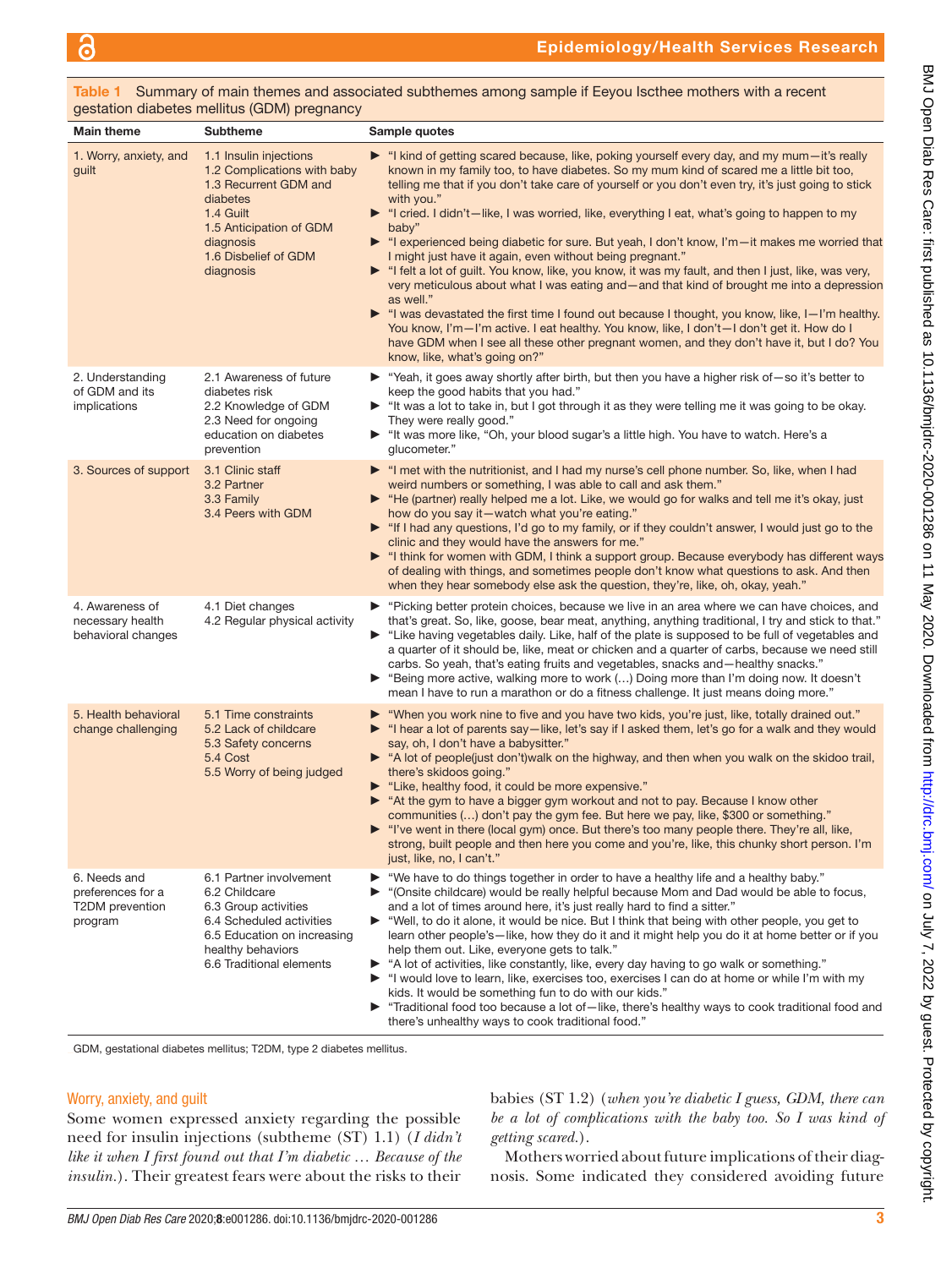pregnancies (ST 1.3) because they feared a recurrence (*That's one of the reasons why I don't want to have another one (child*).). Having friends and family with T2DM, for several mothers the diagnosis of GDM raised concerns about their own future risks (*I think about it (T2DM) maybe a few times a week, yeah. I think about it more often than I would if I didn't have it (GDM) or if I didn't have people that had it (diabetes) in my family.*).

There was a sense of guilt about the diagnosis, which in some cases was anticipated (ST 1.4, ST 1.5) (*I had a feeling that I was already and that it was likely to happen because I was overweight*.) and in other cases, the diagnosis came as a shock (ST 1.6) (*I was just wanting to know how could—how is this, you know, how could I—how did this happen?*).

### Understanding of GDM and its implications

Mothers were aware that GDM is a risk indicator for T2DM (ST 2.1) (*I'm curious if I'm going to—if I will have diabetes afterwards.*). Some felt that they were well informed about the diagnosis (*It was a lot to take in, but I got through it as they were telling me it was going to be okay*.), while others indicated that they were given little information on GDM and its management (*They just asked me to check my sugars after I ate, like, when I woke up and everything*.) (ST 2.2).

Knowing they were at risk for T2DM in the future, mothers expressed a need for more education on diabetes prevention for themselves and other community members with GDM (ST 2.3) (*…all women hear is, well, you have diabetes, or you have GDM. And then it just stops there […] So I think maybe just reinforcing, re-teaching of course, but finding a way that maybe can help them understand that it's—it'll either come back or you're more at risk for it or yes, it's chronic, so you need to manage it*.).

#### Sources of support

Some women indicated good levels of support from the local clinic team (ST 3.1), while others were less satisfied with the nutritional support they received (*I did meet with the nutritionist early on in the pregnancy, but like I said, there was no, like, follow-up.*). Support from partners and family members was essential for many mothers in making the lifestyle changes needed to treat their GDM (ST 3.2 and ST 3.3) (*There were times where I was just, like, I'm just going to eat this, you know, I don't really—I'm craving for this. I want this. (…) it was hard, but I had my parents, my husband telling me, like, "No, you can do it."*). The mothers interviewed expressed a desire for a peer support group to share their experiences (ST 3.4) (*To be able to discuss with other people that are going through the same thing. Because I had GDM, and my aunt who was pregnant at the same time didn't. And so, like, I couldn't really relate to her*.).

### Awareness of necessary health behavioral changes

Mothers recognized that healthier eating and being more active were ways of reducing their risk of T2DM (ST 4.1 and ST 4.2). Examples included cooking food at home themselves (*I like knowing what goes in my food or in my kid's food*.) and eating fewer carbohydrates (*Eating less* 

*carbs because I was—we were, like—we enjoyed spaghetti, that type of stuff. But I changed my noodles to whole wheat noodles, but eating less of it*.), more fruits and vegetables, smaller portions, and more traditional foods *(I always think that our traditional diet probably is the best one for us, which would be more protein*.). Mothers indicated that their current levels of physical activity should be increased (*Doing more than I'm doing now. It doesn't mean I have to run a marathon or do a fitness challenge. It just means doing more*.). Walking, snowshoeing, exercising at home, and engaging in activities with their children were identified as ways of incorporating regular physical activity into their lives.

### Challenges to optimizing health behaviors

Physical activity and healthy cooking programs are available in the community, but the majority of the mothers interviewed did not participate and did not know many people who did (*They do have programs, but they're not utilized by the community. They—I think they had a walking program at one point. We have a beautiful new trail that's, you know, could be really, really nice to use that more often. They do healthy cooking, but I don't know how much people go to it. You, like, you—I know it's there, but I don't go*.). Time constraints (ST 5.1), lack of childcare (ST 5.2), and safety (*It's mostly I would say, like, the dogs, and the skidoos*.) (ST 5.3) were identified as barriers to participation. Women acknowledged the local gym as a physical activity resource, but none were members. Some felt uncomfortable at the gym (ST 5.5) (*I've went in there [local gym] once. But there's too many people there. They're all, like, strong, built people and then here you come and you're, like, this chunky short person. I'm just, like, no, I can't.*). Cost was also a barrier, both for gym membership and purchasing healthy food (ST 5.4).

### Needs and preferences pertinent to T2DM prevention program

Cree mothers expressed that health behavior changes would be easier if the whole family adopted the changes and if childcare were available to allow them more time to be physically active (ST 6.1 and ST 6.2). Although there were existing programs in the community where children were permitted, the children were a distraction, particularly during cooking lessons (*like here the cooking class, we cook with the kids. But it's kind of hard because, like, they're very limited with certain things. It's kind of hard, and they want to do it* …). They highlighted that group activities would be beneficial to share experiences and partner participation would also be appreciated (ST 6.1 and ST 6.3).

Having a schedule of regular activities was thought to be important (ST 6.4). Classes on healthy cooking (*I think if they showed more of a healthier way to cook it, then it would be better*.), grocery tours (*To be familiar with the ingredients on grocery shopping would be very helpful too, how to read the ingredients*.), walking clubs, more instructor-led physical activity sessions, and home exercise program were endorsed by mothers as activities that would be beneficial to mothers with GDM (ST 6.5). Access to recipes, health applications on their cellular phones, pedometers to track physical activity, and information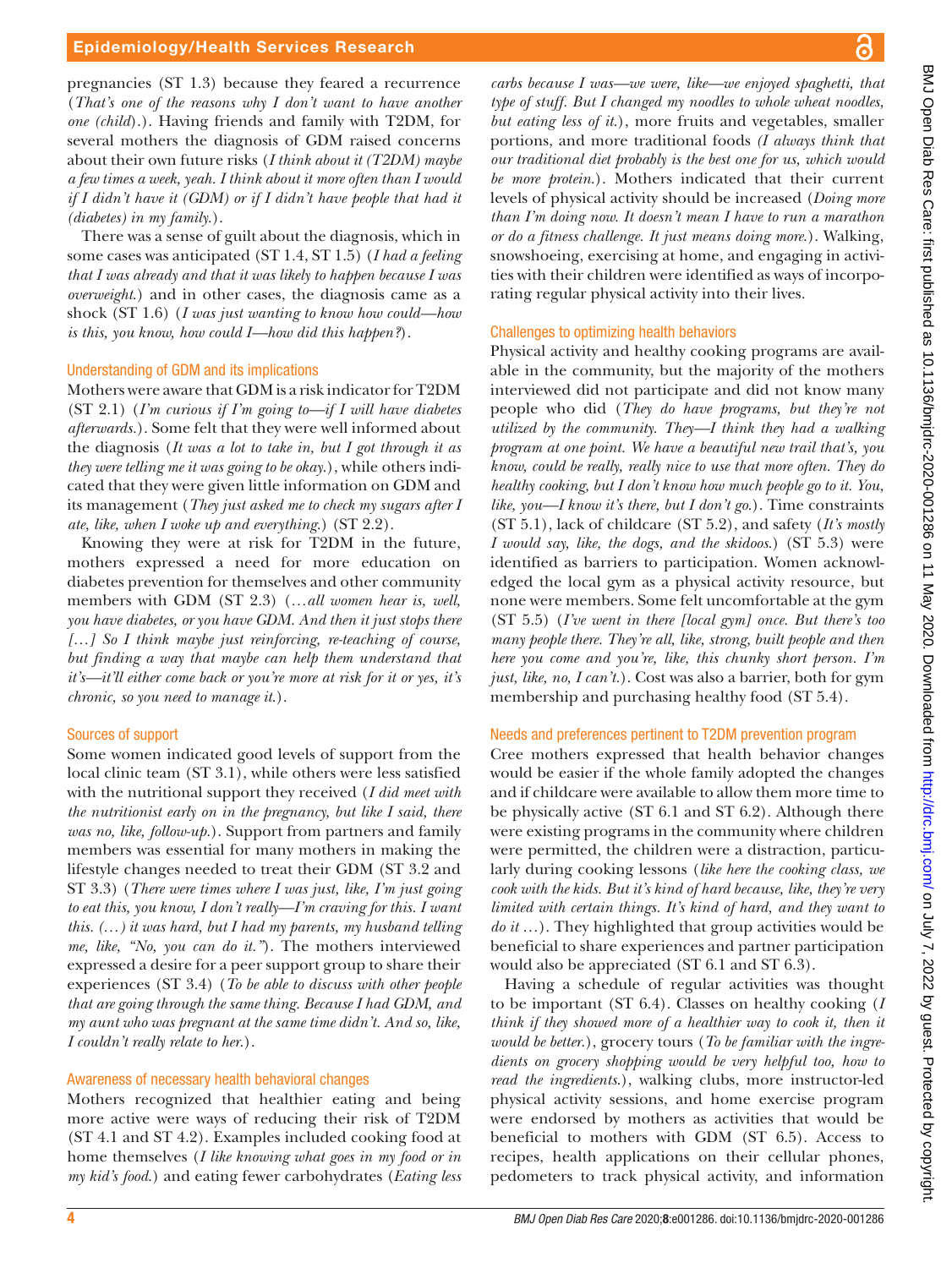available in a centralized location were identified as aids they would also appreciate as part of a T2DM prevention program (ST 6.5). Mothers were interested in both traditional and non-traditional recipes (ST 6.6). Incorporating traditional forms of Indigenous physical activity was also discussed (ST 6.6). Some women indicated that they previously participated in such activities and were concerned these traditions were being overlooked (*a lot of youth out there doesn't really recognize traditional ways. So that's one way to promote the ways of learning and showing them a healthy lifestyle*.).

## **INTERPRETATION**

The Cree mothers whom we interviewed experienced anxiety, worry, and guilt about their children's health and their own after being diagnosed with GDM. They were knowledgeable about necessary behavioral changes but encountered difficulties in applying this knowledge both during and after pregnancy. Many expressed the need for support from family, health professionals, and peers to achieve health changes. Interviewees supported the concept of group sessions addressing healthy cooking and physical activity, with on-site childcare. They believed that such a program should incorporate traditional foods and activities.

In the late 1990s, a clinical trial in EI examined the effect of one-on-one nutritional counseling on weight gain in pregnancy and development of GDM.<sup>15</sup> Weight gain and GDM incidence were similar in both intervention and control arms. Based on discussion with Cree mothers, the Special Working Group of the Cree Regional Child and Family Services Committee wrote in a letter to the editor that participants would have preferred a group-based approach as well as interactions with local Cree facilitators. $22$  This is consistent with the type of program structure endorsed by the women and couples whom we interviewed.

Three previous qualitative studies have examined diabetes during pregnancy among Indigenous women in Canada. In a Manitoba-based study, Neufeld and colleagues reported that mothers with GDM expressed fear, anxiety, frustration, and anger regarding their ability to make dietary changes. This led to a sense of failure and ineffective diabetes management.<sup>[23](#page-5-17)</sup> These emotions were interconnected with social and economic stressors. The women also reported that they had little knowledge and awareness of GDM and had poor relationships with healthcare providers. In contrast, the women whom we interviewed indicated fewer struggles and more support. The women in the Neufeld's study received perinatal care in an urban setting, whereas in our study most of their care was delivered within the community and thus was perhaps better tailored to meet the realities of Indigenous pregnant women.<sup>23</sup>

Similar to our study, in a study among pregnant Algonquin First Nations women with GDM, family and peer support were primary motivators to maintain healthy

behaviors,  $24$  and in a study among urban dwelling First Nations mothers, the importance of supportive relationships was also highlighted. $^{25}$  In this latter study, the importance of cultural support was also underscored. Maintaining lifestyle changes after pregnancy was not examined in these studies but was the focus of ours. A recent systematic review, which included 21 studies on women's perspectives on lifestyle changes after GDM, the authors concluded that women require resources, time, energy, childcare, information, and support to encourage physical activity and nutritional changes.<sup>26</sup> These needs were echoed by the Cree women we interviewed. However, in addition, the women in our study emphasized the importance of incorporating traditional foods and activities.

This is the first study to examine the opinions of Indigenous women on maintaining healthy diet and physical activity after a GDM pregnancy and their thoughts on the elements required for a successful health promotion program in their community for women with GDM and their families. There are some limitations to our study. Almost half of the women interviewed were pregnant at the time of their interview, and this may have limited their ability to distinguish between their needs and wants during and after pregnancy. Additionally, we could not capture the perspectives of women who did not come to the Awash clinic for care; women who do not present for prenatal care may have mistrust of the healthcare system<sup>27</sup> and are a more vulnerable population. Our results may also be applicable largely to in-community (previously termed 'reserves') Cree women and may not be generalizable to city-dwelling Indigenous women. Thus, to some extent the external validity of our results is limited as Indigenous communities have unique cultures, geographic, political, and socioeconomic factors. However, these results may nonetheless signal considerations relevant to other Indigenous communities in designing community-based T2DM prevention programs.

Based on our interviews, assessment of community resources, and discussions with local partners, an intervention tailored to the EI context will be implemented with the support of the CBHSSJB public health department and *Awash Miyupimaatisiiun* clinic. A key component of the intervention will be a health behavioral change facilitator who will provide the support sought by the respondents in the current study. A local Cree origin facilitator, who is also a mother with a past history of GDM, has been identified to lead the program. She will recruit participants and foster the development of a peer community. She will maintain and distribute a calendar of diabetes prevention-related activities, rally study participants to attend, and arrange childcare and transportation. We trust that this initiative built on Cree views, needs, and local capacity will be a key step forward in addressing diabetes prevention in EI by improving the health status of mothers, fathers, and children.